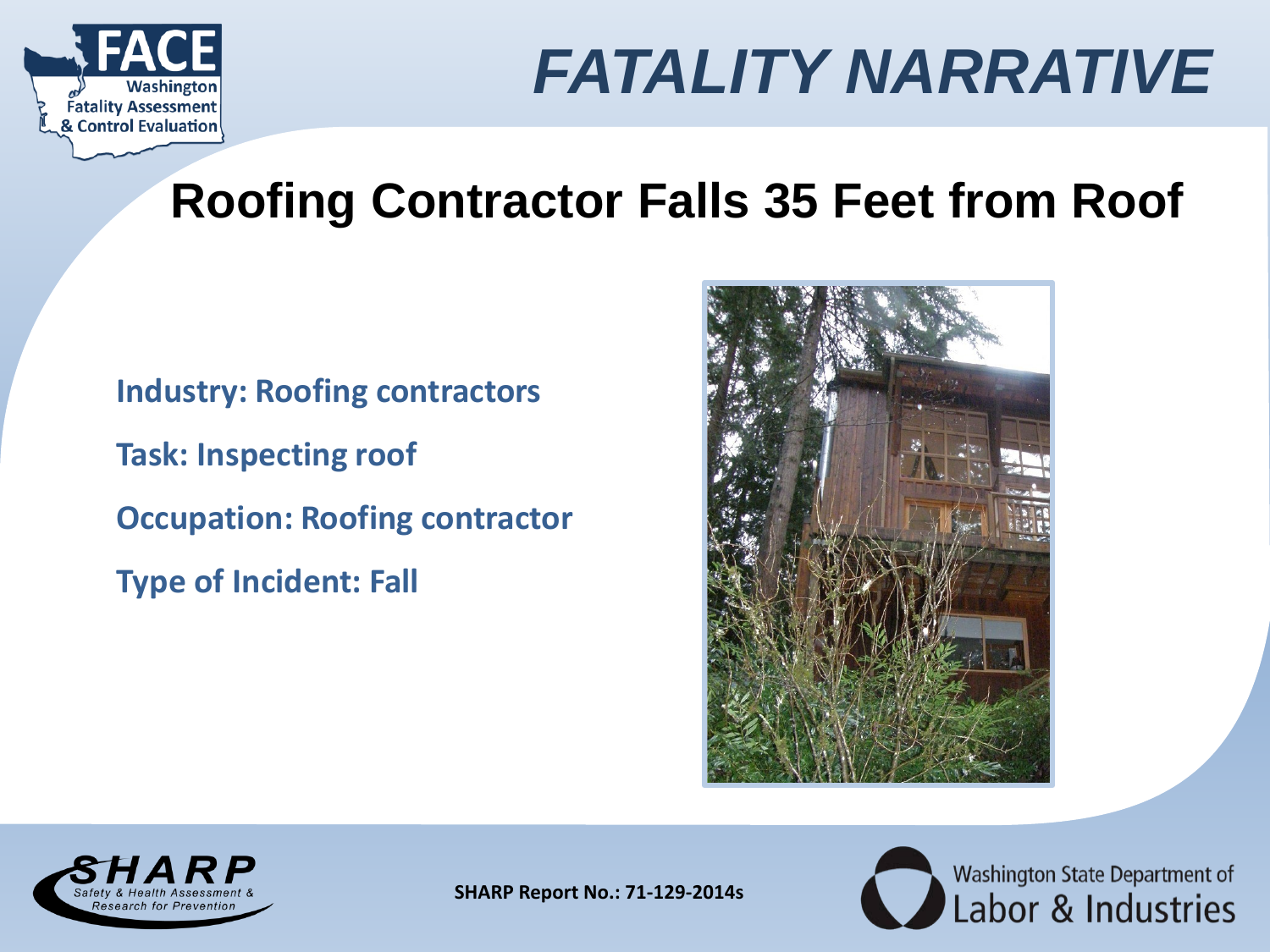

On the On Nov. 30, 2012, a 52-year-old roofing contractor died when he fell from a roof.

The contractor was hired by a homeowner to repair a roof leak. He and an employee arrived late afternoon at the house, which was located on a hillside. It was raining lightly. The contractor accessed the cedar-shake roof by climbing up a ladder he placed in front of the house. The roof was approximately 6/12 pitch. He walked along the roof to the back of the house to inspect the section of the roof where the leak was occurring. His employee went to a deck on the back of the house where the homeowner had set up a ladder. The employee climbed up the ladder. Just as he got to the top of the ladder, the contractor, who was standing on the roof several feet above him, slipped and fell. As the contractor was falling, he grabbed the employee's extended arm. They both fell and as they did so, they hit and broke the deck railing below.

The contractor landed 35 feet below on a concrete walkway; the employee landed on the ground. The employee was taken to a hospital with serious injuries. The contractor died at the scene. He was wearing strap-on metal spike rubber pads over the soles of his boots and was not using fall protection.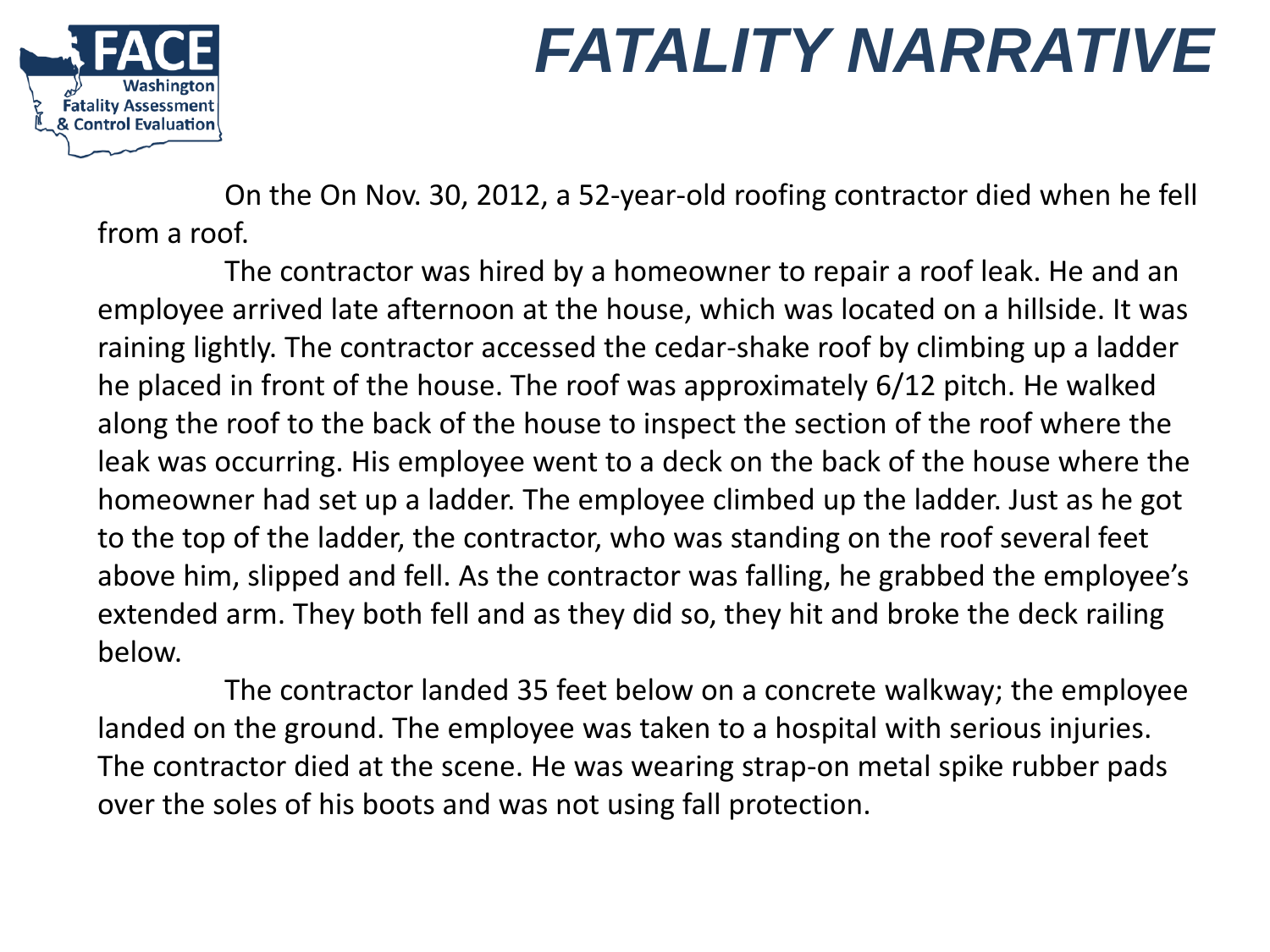



Incident scene showing where the roofing contractor fell 35 feet from a wet, cedar-shake residential roof and his employee fell from a ladder.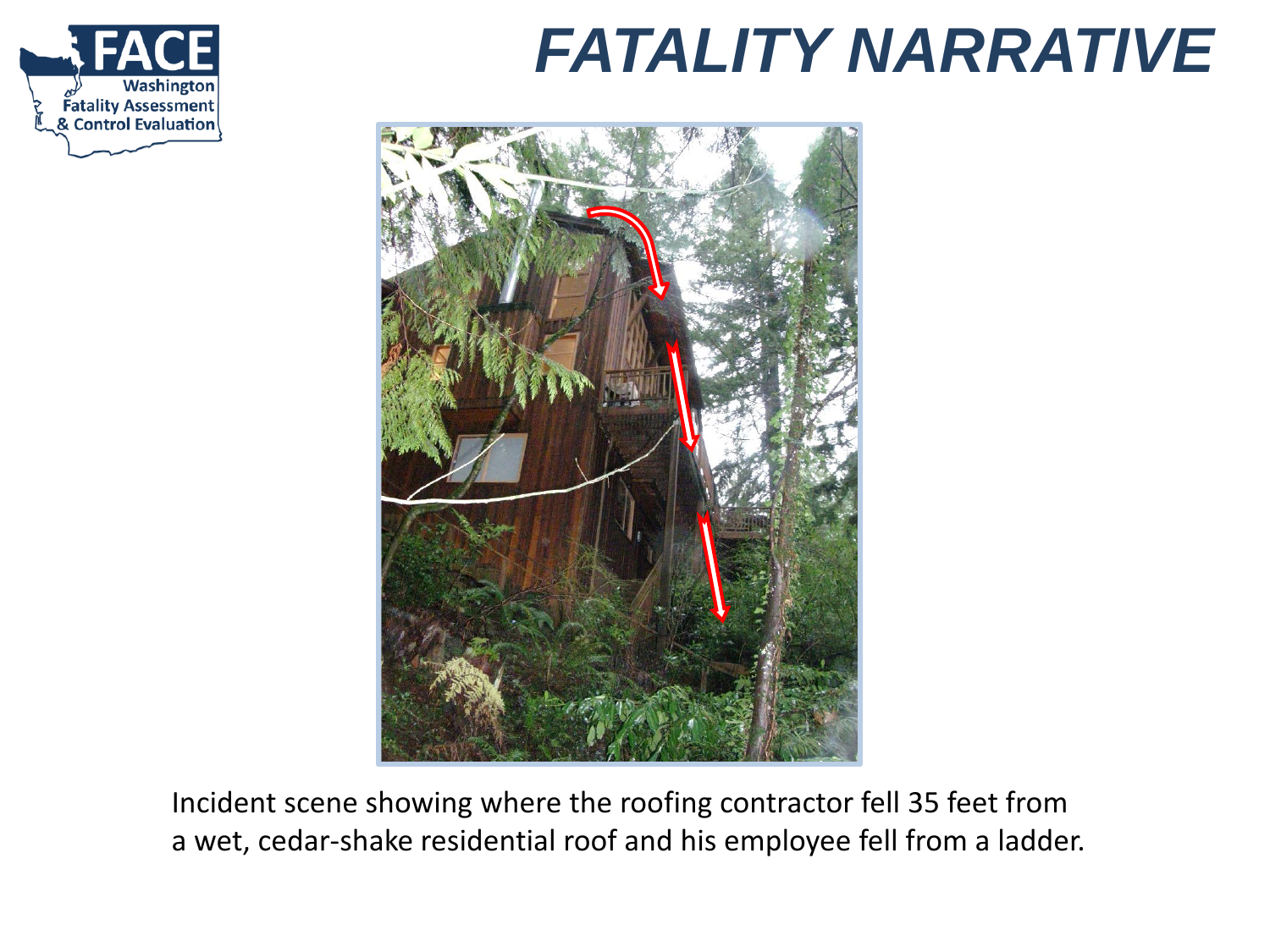

## **Requirements**

- **Fall protection on steep pitched roofs.** Regardless of work activity, employers must ensure that employees exposed to fall hazards of four feet or more while working on a roof with a pitch greater than 4/12 use one of the following systems: fall restraint, fall arrest, or positioning device. See WAC 296-155-24609(7)(a).
- **Inspecting or estimating roof conditions.** While there are some exemptions from fall protection requirements, these exemptions do not apply to persons inspecting or estimating on roofs that would be considered a "hazardous slope" by definition. See WAC 296-155-24605(4)(b).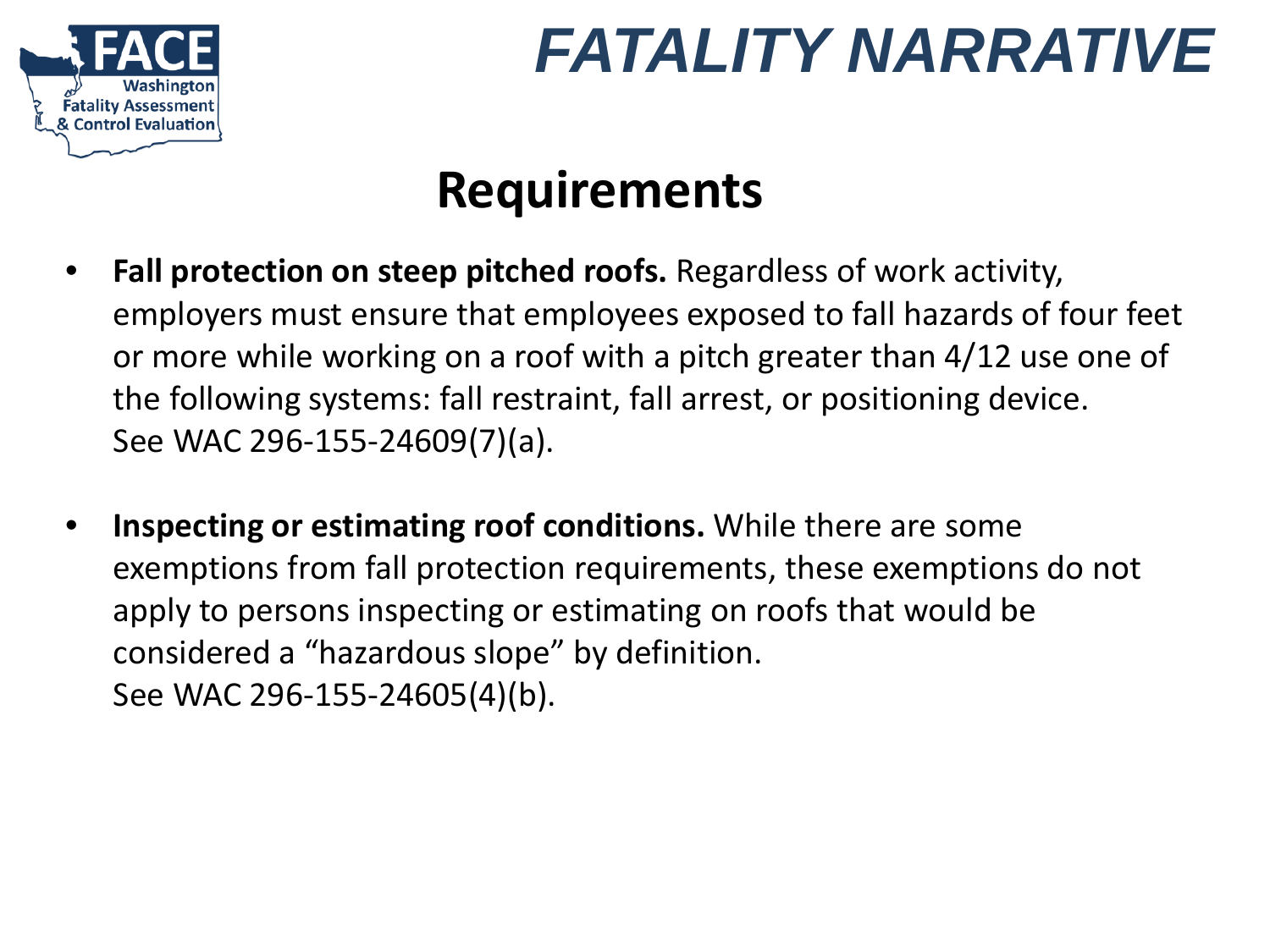

## **Requirements**

#### **Definitions**

- **Hazardous slope.** A slope where normal footing cannot be maintained without the use of devices due to the pitch of the surface, weather conditions, or surface material. See WAC 296-155-24603.
- **Steep pitch roof.** A roof having a slope greater than 4/12. See WAC 296-155-24603.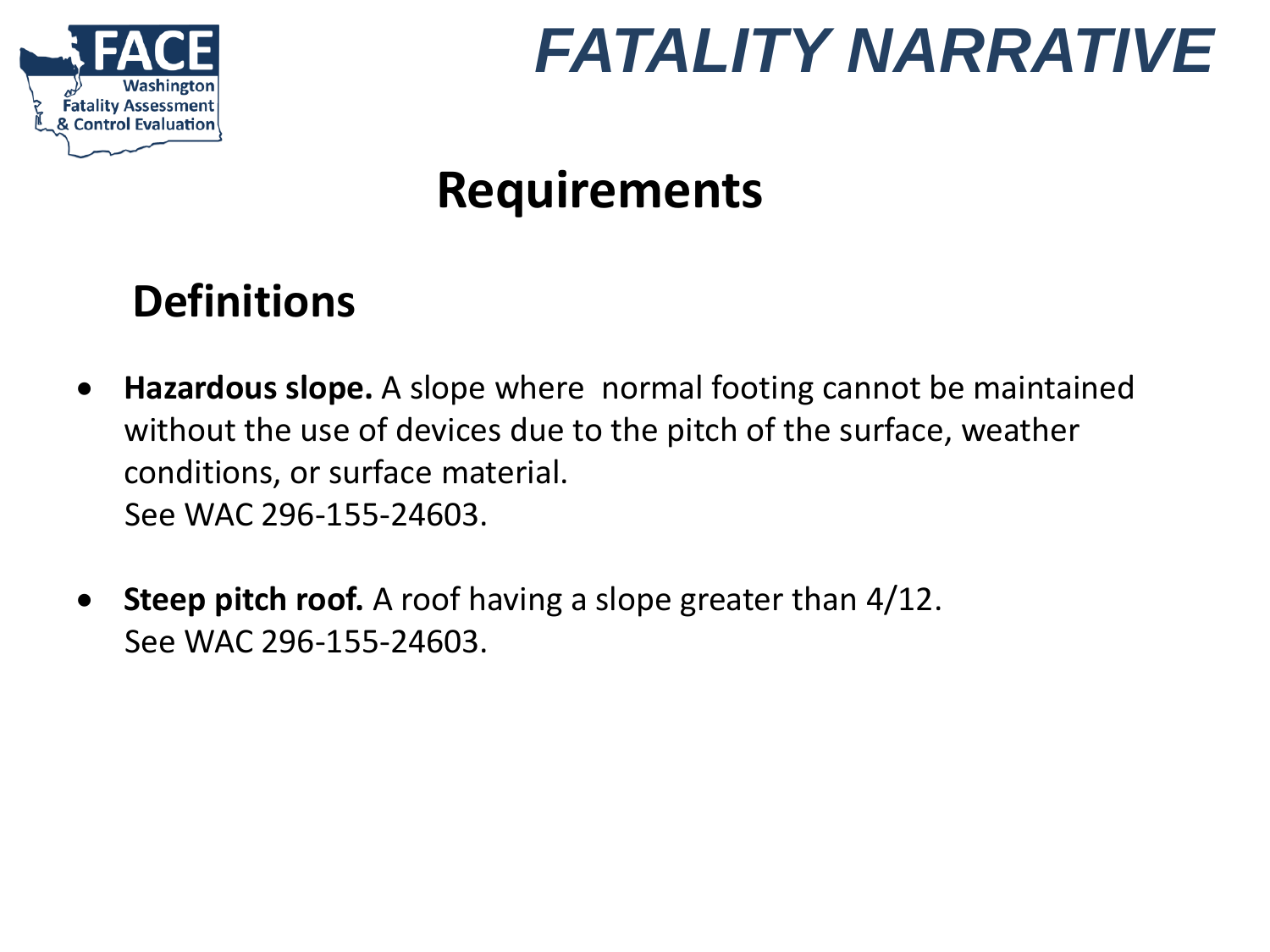

## **Recommendations**

**Short-duration roof work.** All personnel who access a roof, even for a short period of time, in order to inspect, estimate, install a fall protection anchor, make repairs, or any other work activity which exposes them to a fall hazard should assess the risk of falling and take appropriate safety measures.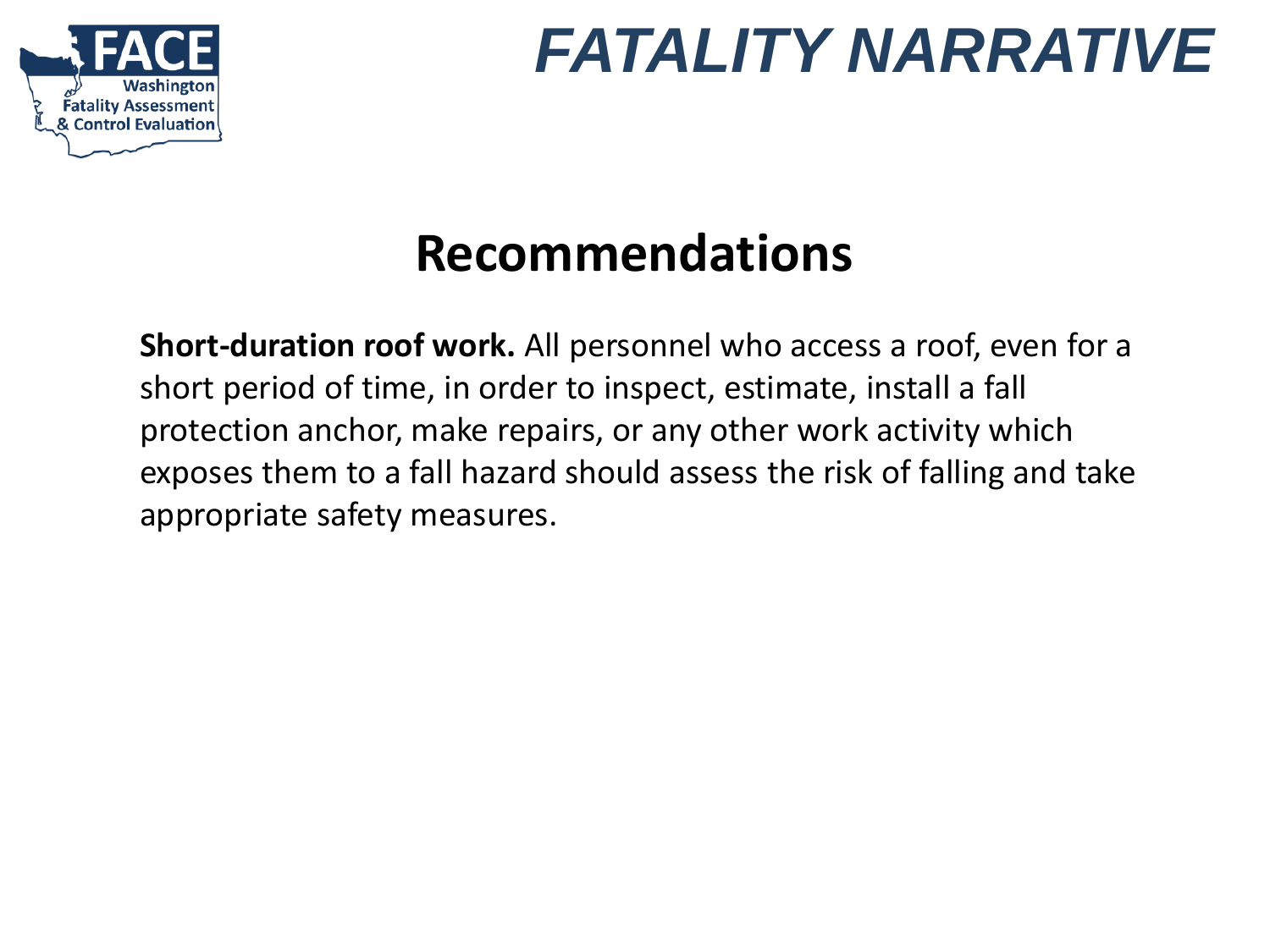





Roofer not using fall protection working on a steep-pitched roof.